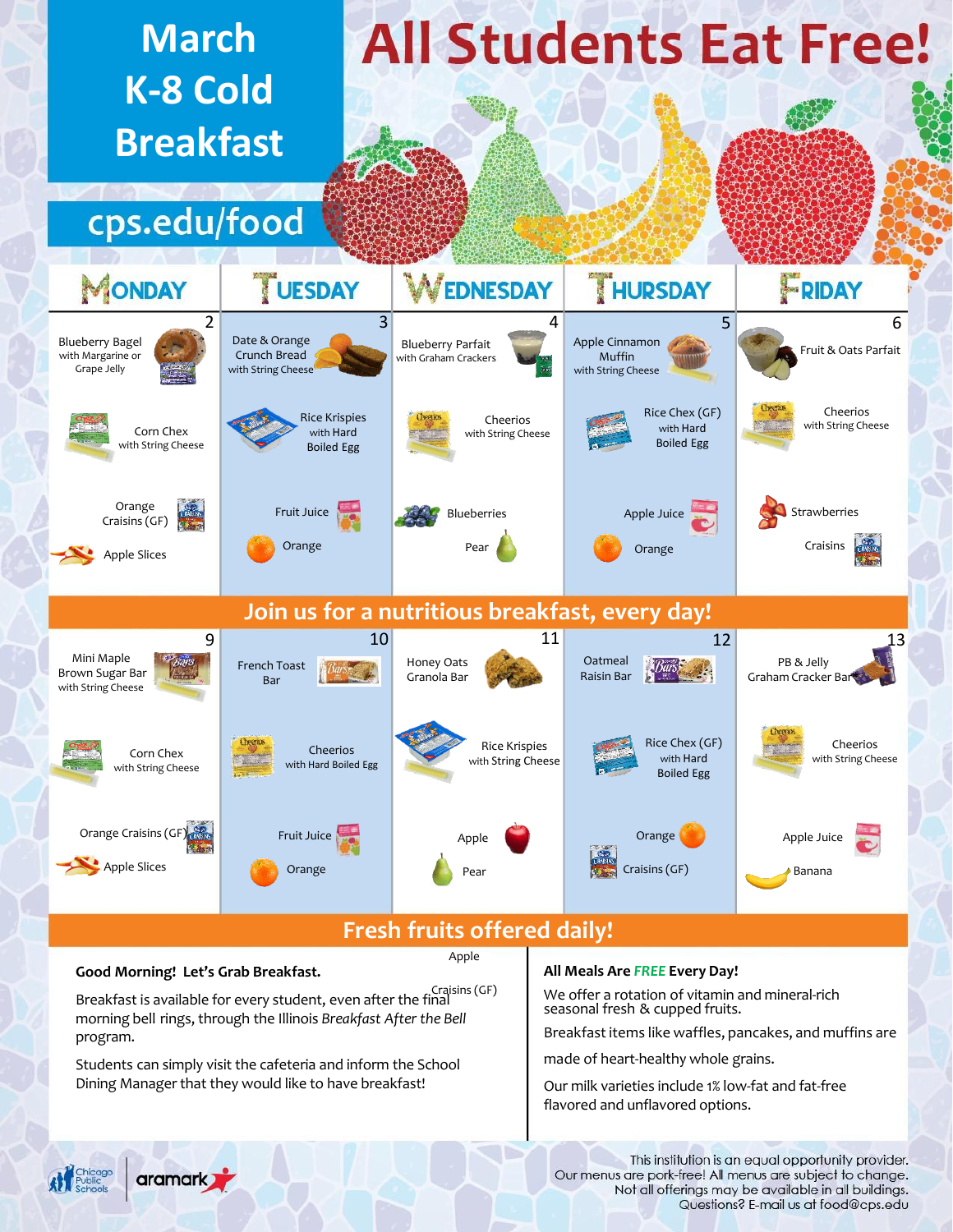

# **Good Morning! Let's Grab Breakfast.**

aramark<sub>2</sub>

Breakfast is available for every student, even after the final morning bell rings, through the Illinois *Breakfast After the Bell* program.

Students can simply visit the cafeteria and inform the School Dining Manager that they would like to have breakfast!

## **All Meals Are** *FREE* **Every Day!**

We offer a rotation of vitamin and mineral-rich seasonal fresh & cupped fruits.

Breakfast items like waffles, pancakes, and muffins are

made of heart-healthy whole grains.

Our milk varieties include 1% low-fat and fat-free flavored and unflavored options.

This institution is an equal opportunity provider. Our menus are pork-free! All menus are subject to change. Not all offerings may be available in all buildings. Questions? E-mail us at food@cps.edu